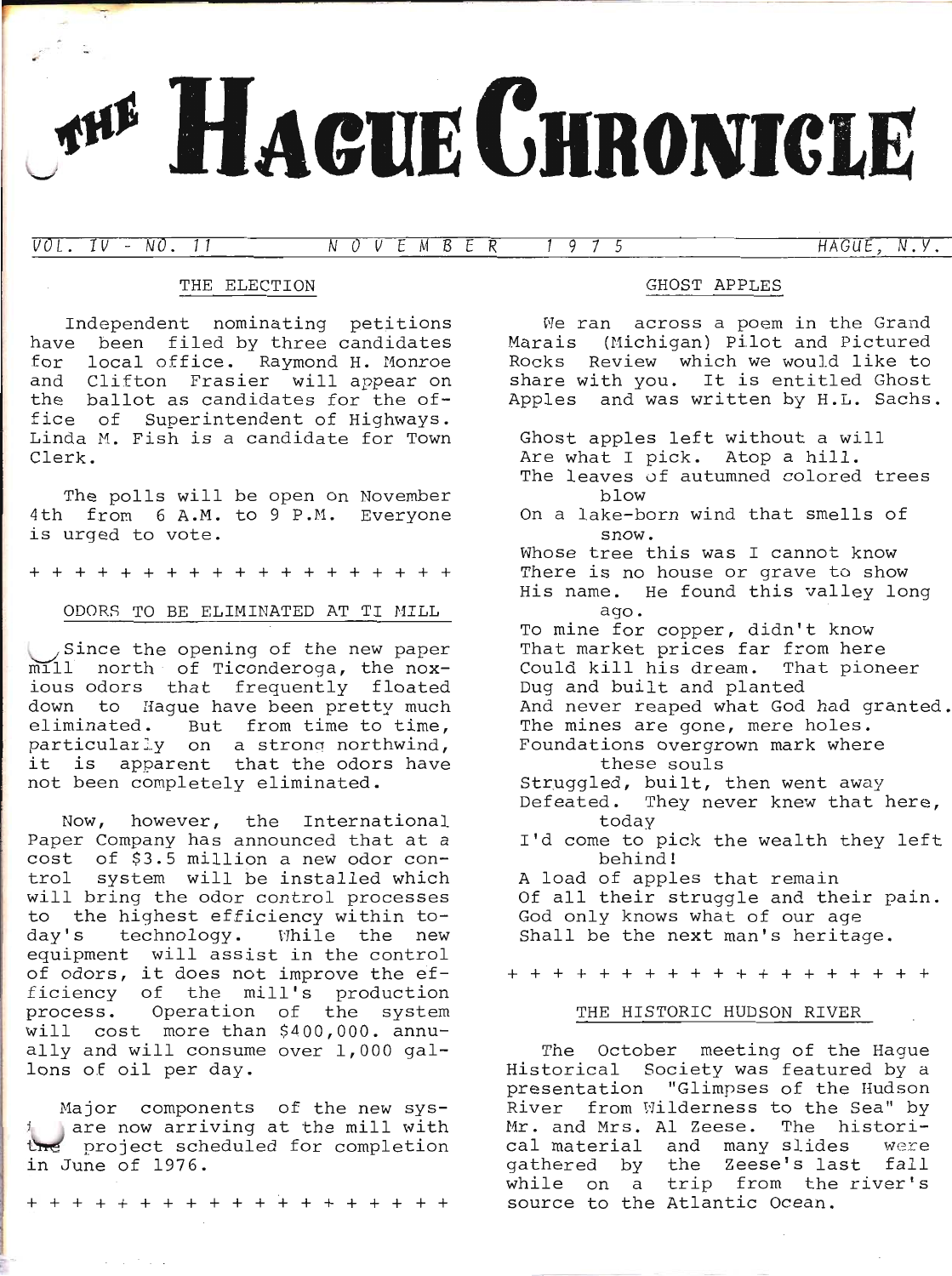THE HAGUE CHRONICLE is edited and<br>published monthly by Emil Seerup, Box<br>2504, Silver Bay, New York 12874. It<br>is supported financially by civic-<br>minded citizens and local civic organizations. News items and an-<br>nouncements of general interest to<br>the community are solicited.

# (continued from first page)

The river's source was traced to a<br>small lake called Tear-of-the Clouds<br>which is 4,322 feet above sea level<br>in the wildest part of the Adirondack<br>Mountains, near Mt. Marcy, the high-<br>est peak in the state. The river<br>flows Ocean through the St. Lawrence River.

As it flows southward, the Schroon<br>River meets the Hudson at Warrensburg<br>and the Sacandaga at Lucerne. Thus,<br>the river broadens and becomes more<br>rapid. It drops 850 feet from its<br>entrance into Warren County until it<br>leaves a source of power which was used ex-<br>tensively in Glens Falls, particular-<br>ly in the lumbering industry. At<br>Fort Edward the Champlain Canal which connects Lake Champlain with the Hud-<br>son enters the river. The Mohawk joins the Hudson at Cohoes and immed-<br>iately below at Troy the Atlantic Ocean and the Great Lakes are connected through the Hudson and the New york State Barge Canal.

Below Albany the river passes<br>through areas first settled by the<br>Dutch in the early 1600's. At King-<br>ston the first capital of the State<br>of New York can be seen. Many beau-<br>tiful and well preserved manor houses<br>line the ri

York City. On the west shore are the<br>Palisades, a sheer columned wall of<br>hard basalt which rises from 350-550<br>feet at its full height. It is a un-<br>ique geological formation, known in<br>only two other parts of the world.

On both the New York City and New Jersey shores are the many piers and docks where ocean liners are berthed.<br>But the river does not end here. Government survey soundings have dis-<br>covered the river's channel extending many miles out to sea where finally<br>it drops off the continental shelf.

The river gets its name from Hen-<br>rik Hudson, an English explorer who,<br>while trying to discover a passage to<br>the East around North America in 1609<br>sailed up the river in his ship the<br>Half Moon as far as Albany only to<br>disc into the land where the river made a<br>pleasant lake. In one of his letters<br>he reported - "We found a pleasan<br>place among low hills where a might,<br>deep mouthed river ran into the sea."

The next meeting of the Historical Society will be on November 19th. It will be at the home of Dr. and Mrs. Robert Cole who will make a presenta- tion on the history of scrimshaw.

+++++++++++++++++++

#### CHAMBER OF COMMERCE

The Hague Chamber of Commerce held<br>a regular meeting on October 16 at the home of Mr. and Mrs. Robert Pat-<br>chett 'with its president, Mrs. Bea<br>Frasier presiding. John R. Dumas,<br>Director of Public Information and<br>Tourism for Warren County, was a guest.

There was considerable discussion of the tourism business during the past summer season and what can be done to bring about improvements Mr. Dumas discussed the promotional programs which the County has undertaken and offered to assist the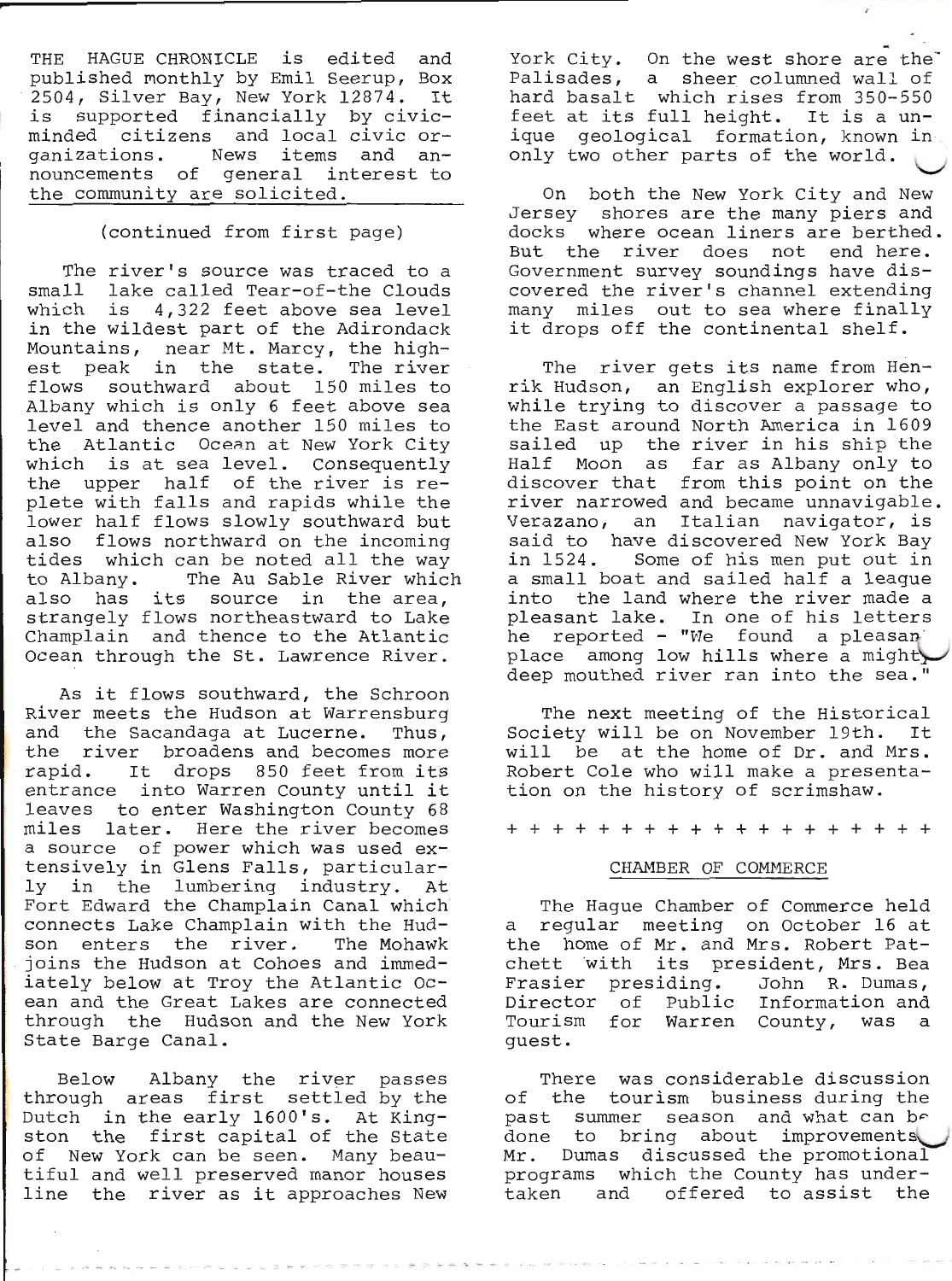merchants of Hague in any way he could. Be brought the members up-to-<br>date on the County snowmobile trails<br>and stated that the most difficult<br>task was to get easements from the<br>r\*perty owners over whose lands the Uils will pass. There is little<br>liklihood that town trails will con-<br>nect up with the County trails this year, although it is hoped that this can be accomplished by next year.

The ski-tow which the Town is sponsoring was enthusiastically en-<br>dorsed and other winter activities<br>which would bring visitors to the<br>area such as the Winter Carnival and Winter Fun Days, ice-fishing, crosscountry skiing and ice skating were<br>discussed. Mr. Dumas stated that<br>lake trout fishing in Lake George is<br>better than it has been in years and<br>will continue to get better. This prompted a discussion of non resident<br>license fees which, it is argued, are<br>too high and as a result do not attract visitors to the area. The chamber adopted a resolution urging the Department of Environmental Con- servation to lower these fees to the lerrel of fees paid by residents.

whe chamber<br>developing its<br>motion program<br>year with Mr. Hague Motel in charge. A drive for new members is also<br>new members is also<br>Mrs. Patchett in charge. is in the process of<br>advertising and pro-<br>for the forthcoming<br>John Warren of the<br>charge. A drive for<br>also underway with

++++++++ +++++++++++

# ADIRONDACK PARK AGENCY SEMINAR

More than fifty townspeople at-<br>tended an Adirondack Park Agency in-<br>formal seminar-discussion on October<br>9th at the town hall. The purpose<br>was to acquaint town officials and<br>property owners with pertinent as-<br>pects of the were available for private meetings<br>with landowners who had specific<br>questions on how they might be af-<br>fected by the APA Act. Mr. Crabbs,<br>Ct rman of the local planning board,<br>introduced the APA people.

Many of the questions and much of

the conversation had to do with the<br>restrictions placed on development of<br>much of the property in the town.<br>Some regarded this as the taking of<br>their property by the state without<br>just compensation. In addition, many<br>compl

The APA representatives advised<br>that these are matters of consider-<br>able concern and that studies are now<br>underway to determine what, if any,<br>relief should be given for those<br>property owners who have been affected.

From much of the discussion, it<br>was apparent that few people are familiar with the activities of the lo-<br>cal planning board and the progress<br>which it has made and is making to<br>develop a land-use program for the<br>town. Accordingly, the following summary may be of interest.

The local planning board was cre-<br>ated in October 1972 by the Hague<br>Town Board. In addition to Mr.<br>Crabbs, the current members of the<br>board are Robert Denno, Harold Gel-<br>haar, Norman Strumm and Emil Seerup.<br>The function of the Town Board, to undertake to de-<br>velop a zoning ordinance placing rea-<br>sonable restrictions on the use of<br>private lands within the town.

In May, 1973 the Adirondack Park<br>Act was approved by the legislature.<br>A map of the Adirondack Park dividing<br>the private lands into areas that es-<br>tablish the intensity, type, charac-<br>ter and extent of land use and de-<br>velo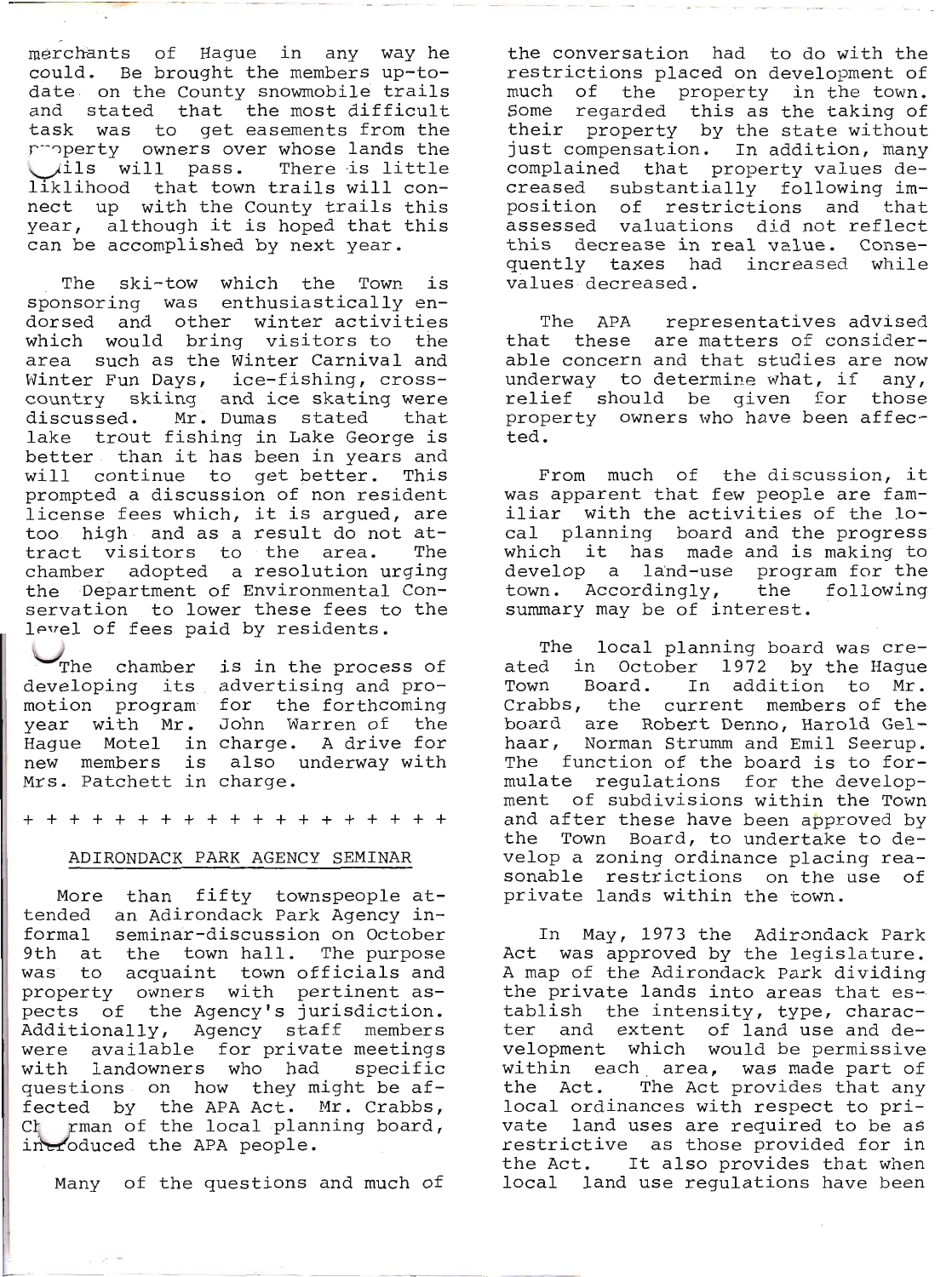approved by the Agency they will be administered by local planning or zoning boards except in the case of extremely large projects. Since Hague lies entirely within the Park the planning board is attempting to develop a plan which will meet with the approval of APA and thus insure that the town itself will control its own destiny.

An important step was taken when the planning board obtained the services of Mr. William Davidson, Director of the Lake Champlain-Lake George Regional Planning Board to act as a consultant at no cost to the town. He and his staff have prepared a map of the town on which soil conditions, topography, and all existing structures in the Town have been superim-<br>posed. This established that only about 2% of the Town has been developed for residential, commercial or public uses. Seventy-nine percent of the land is in forest or brushland; 18% is covered by marsh or water; and only .0022 is used for agriculture. There are 738 residences, 385 permanent and 363 seasonal, the latter being located principally along the<br>shore of Lake George. During the shore of Lake George. past three years three new seasonal<br>homes were built while permanent were built while permanent homes have increased by 25. There is no industry and few commercial establishments. The town has 21 community<br>oriented public buildings, schools, churches, cemetery, fire departments,<br>post offices, etc.

Concern was expressed as to the ability of the soil in much of the area to function as septic tank fi1 ter fields. A1so, that regardless of how classified, there is little lik-<br>lihood that any substantial industry could be developed and that more than 1ike1y the town would remain essentia1ly rural with a smal1 population. A population of 1461 bY the Year 2000 was predicted with a seasonal popula-<br>tion of about ten times greater.

A questionaire designed to get the opinions of all property owners on a variety of matters dealing with living in the town was authorized and in the July 1974 Hague Chronicle the results of the survey were reported.

In the August 1975 issue it was rem ported that the Board had tentatively identified areas within the town by<br>use categories and the next step use categories and the next step would be to identify these same areas by lot number and other property-li<sup>-1</sup> descriptions. This is now underw and should be completed within the next thirty days. A final draft and public hearings concerning the plan should follow. After adoption by the Town Board the plan will be submitted to the APA for its approval. It maY be noted that to date, only one town in the park has had its use plan approved by the APA.

+++++++++++++++++++

## FRANK J. SAMASCOTT

Frank J. Samascott died on September 24 at the Vermont Medical Center in Burlington, Vt. after a long i11 ness. He was 64 years of age.

Mr. Samascott was a summer resident of Hague for many Years and moved here permanently with his famiIy about seven Years ago. He was a retiree from the U.S. Postal Service in Albany.

Survivors include his wife Helen; a daughter Mary, and a son John L. of Middle Grove, N.Y.; a brother John P. of Loudonville; and four grandchil-<br>dren.

A Mass for the Dead was celebrated at the Church of the Blessed Sacrament in Hague on September 26th with burial in May Memorial Cemetery.

+++++++++++++++++++

#### TOWN BOARD MEETING

A regular meetin $\sigma$  of the Hague Town Board was h with all members pre. October 14

The supervisor re. letter from the Hague School Board expressing the<br>need for a Town Library and offering to assist in any way it could to get one underway.

The supervisor also read a letter from Mrs. Brock in which she urged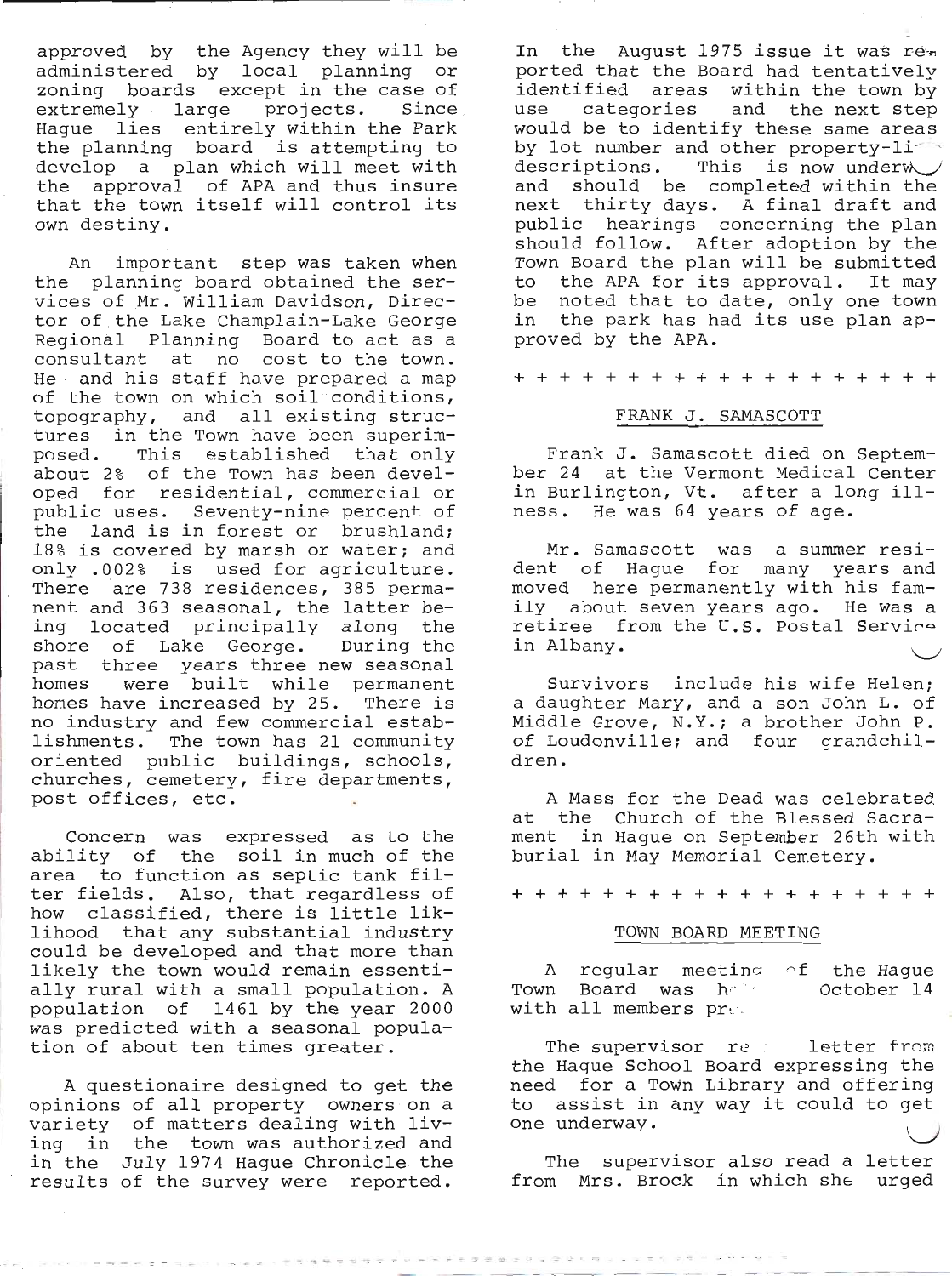Board-to take action on the library<br>project. She submitted technical da-<br>ta regarding libraries which she had obtaineC. "rom the Southern Adirondack Library Association and believed that Library Association and believed that<br>a suitable library could be construcand operated at substantially<br>less cost than had been considered<br>earlier. The supervisor also read a<br>letter from an organization which is to explore the possibilities of ob-<br>taining funding for a library and<br>which had promised to get in touch<br>with him shortly. Meanwhile, a pub-<br>lic opinion poll proposed by the<br>Board at its last meeting will be<br>taken on Elect

The committee appointed to study the park and matters relating to it has had several meetings and a report<br>is anticipated.

The proposed ski-tow was discussed<br>at considerable length. Work is pro-<br>gressing and it is anticipated that<br>the tow will be in operation by December l-.

It appears that the Sunday and<br>Monday closing of the landfill has<br>n worked out satisfactorily. Many of the summer people are visiting the area on weekends and are not able to<br>make use of the landfill. Following the Columbus Day weekend, consider-<br>able garbage and trash was found at<br>the gate, including some truckloads<br>which conceivably had come from Ticonderoga whose landfill is also closed on Sundays and Mondays. After considering many alternatives, the Board finally rescinded its directive adopted at the July meeting and hence forth the landfill will be open 24 hours a day, seven days a week.

The town has been asked to consi- der whether it would plow and sand Route 9N from the intersection with<br>Route 8 to the top of Tongue Mountain<br>for the state. After considering the<br>pros and cons the Board concluded that it would be in the best interest<br>of the town not to accept the offer.

Fs. Patchett pointed out to the Bootd that a street light is badly needed on Route 9N in front of the Old Town House. She stated that the

telephone pole in front of the Old<br>Town House is the only one not having a light and this, she believes, has<br>created a safety problem. The mem-<br>bers of the Board will visit the area<br>and action will be taken at the next meeting.

Mr. Streeter discussed the youth<br>program and was requested to prepare<br>a schedule of events which he plans<br>for the young people of the town between now and January 1 and submit it<br>to the Board for its consideration.

The Board is in the process of<br>preparing the 1976 budget. Public<br>hearing of the budget is to be no later than the Thursday following the<br>election and the budget is to be<br>acted upon no later than November 20.

++++++++++++++++++++

## SCHOOL NEWS

A regular meeting of the School Board was held on October 13 with all members present.

Mr. Laundree's request that he be<br>permitted to attend an industrial<br>arts conference at the State Univer-<br>sity at Oswego on October 30-31 was approved.

The Board went on record as being<br>in favor of establishing a new Town<br>library and a letter to that effect<br>is to be sent to the Town Board.

Mrs. Theta Curri was appointed<br>fifth grade teacher to replace Mr.<br>Joseph Streeter who had resigned earlier in the month. Mrs. Curri re-<br>sides in Bolton Landing where she has been a substitute teacher. She is a<br>graduate of Cortland State and has had four years teaching experience at<br>Cortland and Syracuse.

Mr. Meola reported that he had at-<br>tended a meeting of the Warren County School Principals Association where<br>there was some discussion about con-<br>structing a TV antenna on Gore Moun-<br>tain capable of bringing in educa-<br>tional programs being telecast by<br>Channel 17. The proposal is being<br>considere